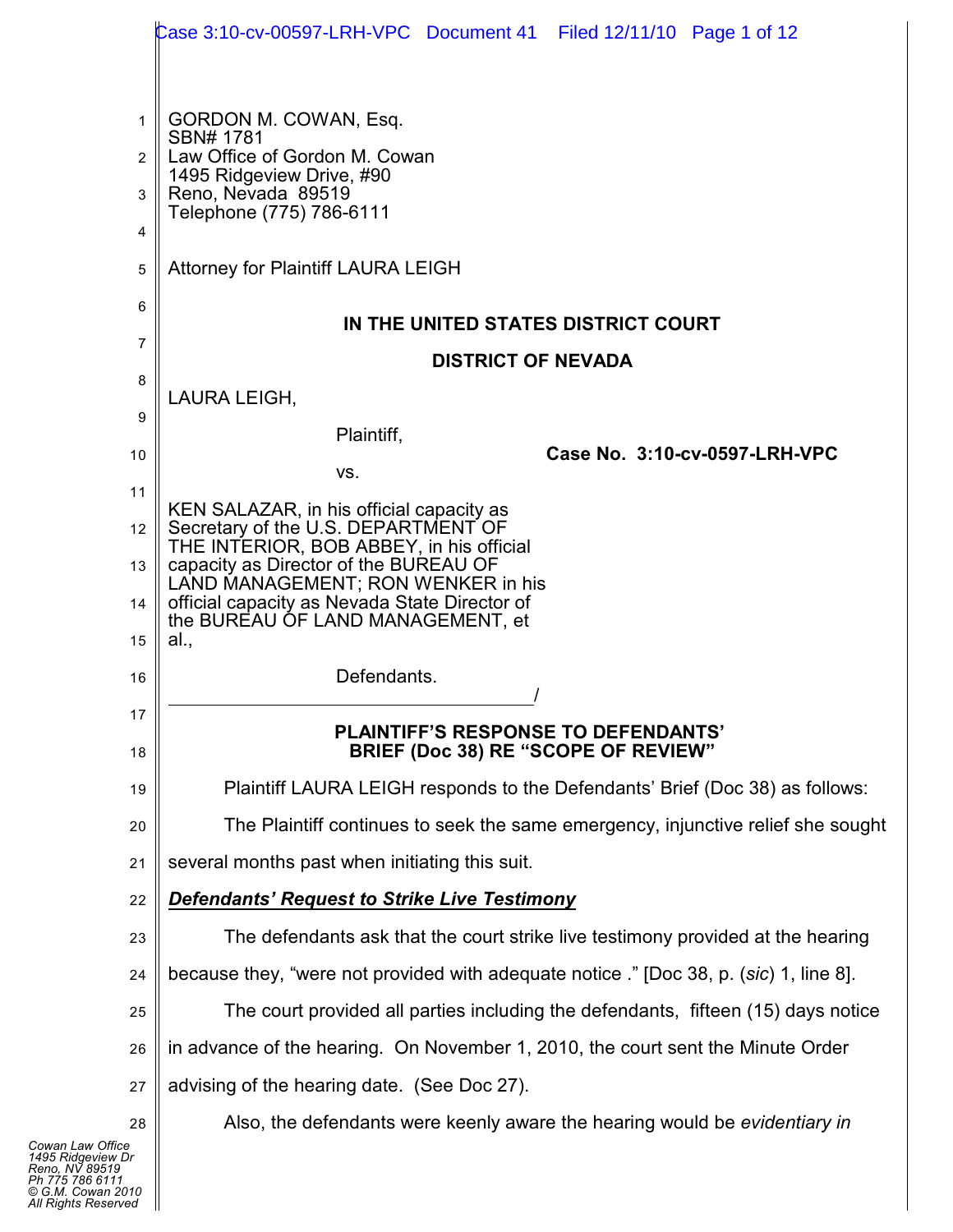## Case 3:10-cv-00597-LRH-VPC Document 41 Filed 12/11/10 Page 2 of 12

| 1                                                                                                                      | nature when days before the hearing, BLM employee, Chris Hanefeld, received a         |  |  |  |  |  |
|------------------------------------------------------------------------------------------------------------------------|---------------------------------------------------------------------------------------|--|--|--|--|--|
| 2                                                                                                                      | Subpoena for his appearance at the hearing. (See return of service on Subpoena, Doc   |  |  |  |  |  |
| 3                                                                                                                      | 32). The defendants spent their time challenging Hanefeld's Subpoena with a Motion to |  |  |  |  |  |
| Quash. (See Doc 29 filed November 12, 2010). The court in turn, denied the<br>4                                        |                                                                                       |  |  |  |  |  |
| defendants' Motion to Quash, stating the following:<br>5                                                               |                                                                                       |  |  |  |  |  |
| 6                                                                                                                      | "Here, Hanefeld had five days notice of the subpoena which                            |  |  |  |  |  |
| 7                                                                                                                      | the court finds sufficient notice in this instance"                                   |  |  |  |  |  |
| 8                                                                                                                      | (Order, Doc 33, page 2, lines 7-8) (Emphasis).                                        |  |  |  |  |  |
| 9                                                                                                                      |                                                                                       |  |  |  |  |  |
| 10                                                                                                                     | Defendants' Alternative Request to Remove Testimony From the Record                   |  |  |  |  |  |
| 11                                                                                                                     | The defendants alternatively ask the court limit the testimony to the hearing and     |  |  |  |  |  |
| 12                                                                                                                     | not have the evidence, "as part of the record as the case moves forward." [Doc 38, p. |  |  |  |  |  |
| 13                                                                                                                     | (sic) 1, lines 10-11]. This request is contrary to the relevant rule.                 |  |  |  |  |  |
| 14                                                                                                                     | The court held the hearing based on Fed.R.Civ.P. 65. The Rule states, in              |  |  |  |  |  |
| 15                                                                                                                     | relevant part, the following:                                                         |  |  |  |  |  |
| 16                                                                                                                     | [e] vidence that is received on the motion and that would be                          |  |  |  |  |  |
| 17                                                                                                                     | admissible at trial becomes part of the trial record and need                         |  |  |  |  |  |
| 18                                                                                                                     | not be repeated at trial. But the court must preserve any                             |  |  |  |  |  |
| 19                                                                                                                     | party's right to a jury trial.                                                        |  |  |  |  |  |
| 20                                                                                                                     | Fed.R.Civ.P. 65(a)(2).                                                                |  |  |  |  |  |
| 21                                                                                                                     | The court recognized the application of this very provision when stating the          |  |  |  |  |  |
| 22                                                                                                                     | following at hearing:                                                                 |  |  |  |  |  |
| 23                                                                                                                     | Rule 65 of the federal rules certainly provides that evidence                         |  |  |  |  |  |
| 24                                                                                                                     | on -- at an injunctive stage can be used at trial on the                              |  |  |  |  |  |
| 25                                                                                                                     | declaratory relief as well. This is not the trial on the                              |  |  |  |  |  |
| 26                                                                                                                     | declaratory relief. This was set as a hearing on the injunctive                       |  |  |  |  |  |
| 27                                                                                                                     | relief.                                                                               |  |  |  |  |  |
| 28                                                                                                                     | Transcript, page 5 lines 16-19.                                                       |  |  |  |  |  |
| Cowan Law Office<br>1495 Ridgeview Dr<br>Reno. NV 89519<br>Ph 775 786 6111<br>© G.M. Cowan 2010<br>All Rights Reserved | Page 2                                                                                |  |  |  |  |  |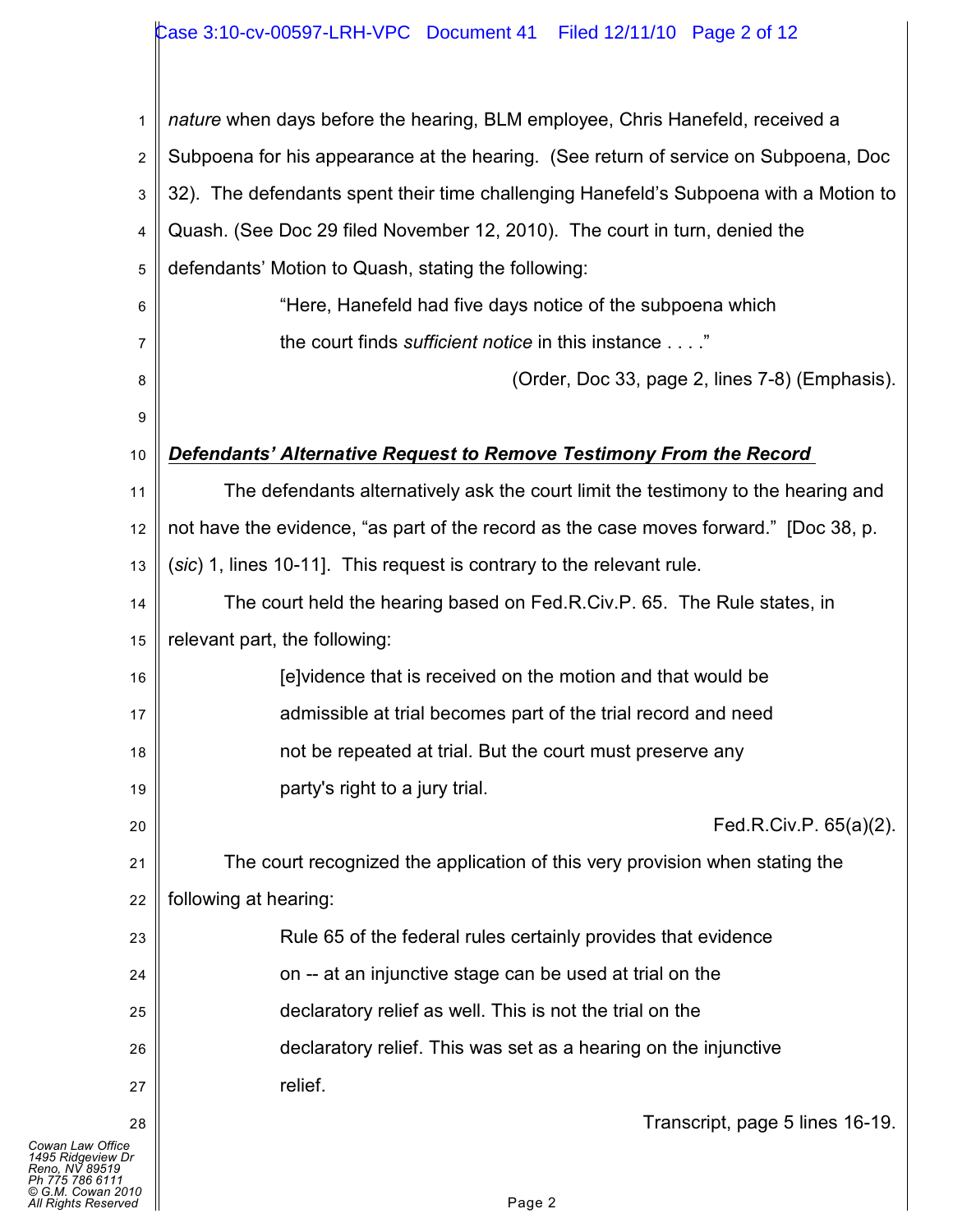| 1              | Essentially, right now, what I'm proceeding from is                                     |  |  |  |  |  |  |
|----------------|-----------------------------------------------------------------------------------------|--|--|--|--|--|--|
| $\overline{2}$ | Rule 65, which authorizes the Court to consider evidence                                |  |  |  |  |  |  |
| 3              | presented in support of an injunction with other evidence                               |  |  |  |  |  |  |
| 4              | that may be presented at a later time on a trial concerning                             |  |  |  |  |  |  |
| 5              | declaratory relief or motions relative to declaratory relief.                           |  |  |  |  |  |  |
| 6              | Transcript, page 8 lines 14-19.                                                         |  |  |  |  |  |  |
| 7              | I view the evidence that would have been relevant to the                                |  |  |  |  |  |  |
| 8              | injunctive relief also to be relevant to plaintiff's complaint for                      |  |  |  |  |  |  |
| 9              | declaratory relief. And so I would propose that plaintiff                               |  |  |  |  |  |  |
| 10             | proceed at this time with that evidence,                                                |  |  |  |  |  |  |
| 11             | page 5 line 20 - page 6 line 1.                                                         |  |  |  |  |  |  |
| 12             | Although the evidence was not received by a jury, to require the plaintiff to return    |  |  |  |  |  |  |
| 13             | to the courthouse with the same witnesses, to provide the same testimony which this     |  |  |  |  |  |  |
| 14             | court found admissible in the first instance, does nothing to promote judicial economy. |  |  |  |  |  |  |
| 15             | This is yet one more desperate ploy by the defendants to hide their inappropriate       |  |  |  |  |  |  |
| 16             | action toward the public and toward Ms. Leigh when Ms. Leigh and citizens merely seek   |  |  |  |  |  |  |
| 17             | access to observe the defendants' handling of America's wild horses, in this instance   |  |  |  |  |  |  |
| 18             | Silver King horses.                                                                     |  |  |  |  |  |  |
| 19             |                                                                                         |  |  |  |  |  |  |
| 20             | <b>The Evidentiary Hearing and Notice</b>                                               |  |  |  |  |  |  |
| 21             | The Defendants claim they were somehow prejudiced by the lack of notice that            |  |  |  |  |  |  |
| 22             | the November 16 <sup>th</sup> hearing would be an evidentiary hearing.                  |  |  |  |  |  |  |
| 23             | Fed.R.Civ.P. 65, under which the hearing was clearly conducted, specifically            |  |  |  |  |  |  |
| 24             | contemplates that evidence would be received at such a hearing. The Rule, once again,   |  |  |  |  |  |  |
| 25             | emphasizes the following:                                                               |  |  |  |  |  |  |
| 26             | (e) vidence that is received on the motion and that would be                            |  |  |  |  |  |  |
| 27             | admissible at trial becomes part of the trial record and need                           |  |  |  |  |  |  |

not be repeated at trial. But the court must preserve any

28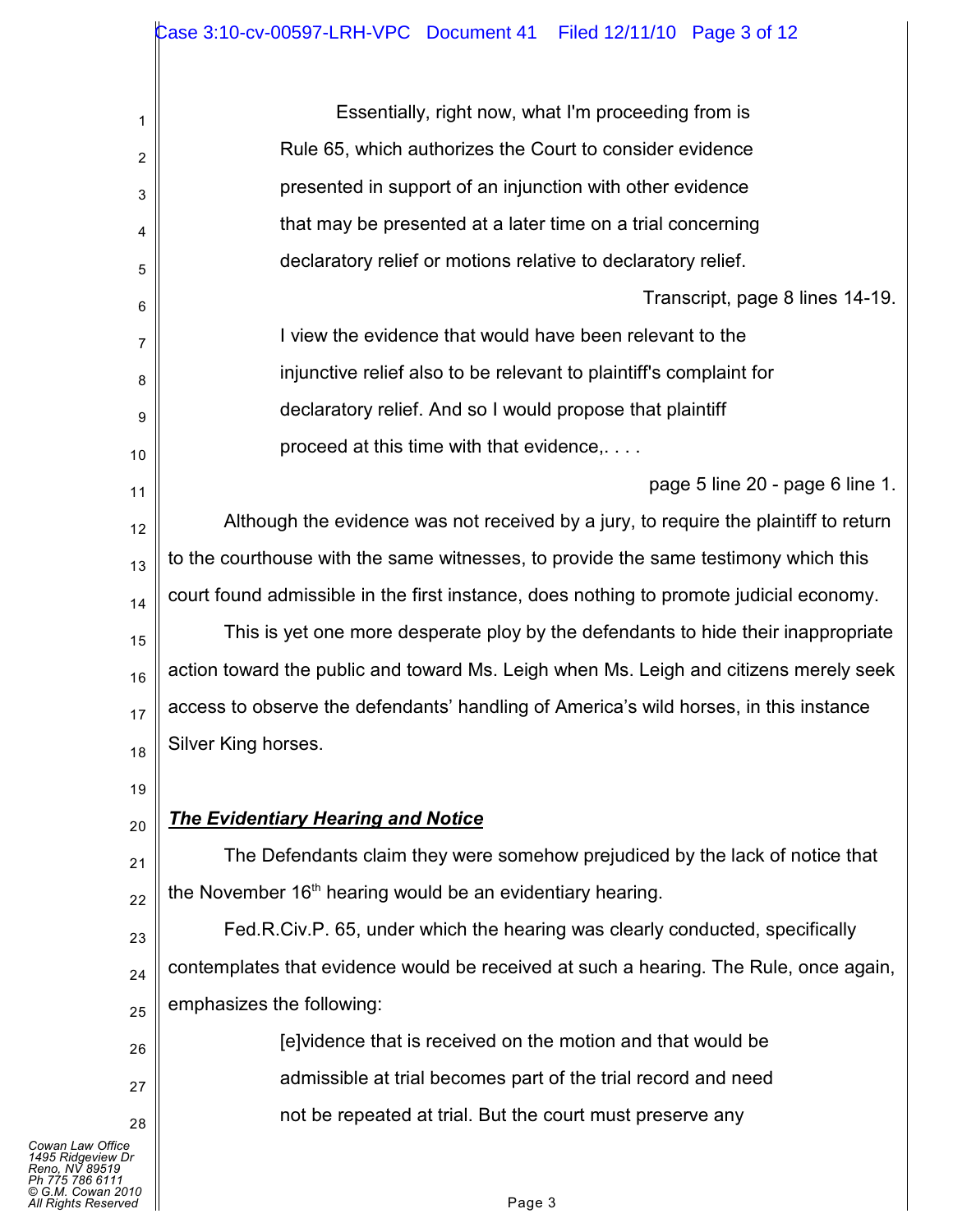party's right to a jury trial.

Fed.R.Civ.P. 65(a)(2).

3 4 5 6 7 8 Nothing in the record indicates the court would merely entertain oral argument without evidence. To the contrary, all indications were that evidence would, in fact, be received. (See, e.g., Order, Doc 33). Based on the defendants' past practice of calling eleventh-hour, surprise witnesses (see discussion below) plaintiffs were in fact, prepared for defense witnesses at the November 16<sup>th</sup> hearing even *sans* a defense witness list. It was after all, a Rule 65 hearing.

9 10 11 12 13 The defendants knew several days in advance of the scheduled hearing that evidence would be received. They sought to quash service of a subpoena for Mr. Chris Hanefeld's attendance therein as a witness. (See Doc 29 filed November 12, 2010). The defendants at this point had no reason to believe an evidentiary hearing would *not* take place.

14 15 16 17 18 Defendants next attempt to hold the Plaintiff to a higher standard than what the defendants would otherwise practice. The defendants instruct that Plaintiff should "forewarn" the defendants in advance of issuing a subpoena against one of their employees, before having it served. [See, Doc 38, footnote 1, pages (*sic*) 1-2]. Plaintiff is not aware of such a requirement.

19 20 21 22 23 24 25 The court will recall, the Plaintiff and defendants last met in court July 15, 2010 to hear *Leigh v. Salazar*, Case 3:10-cv-417 concerning injunctive relief against the Tuscarora wild horse roundups. The court instructed the parties to exchange their respective witnesses the day prior to the hearing. The Plaintiff complied. The defendants did not comply. Nonetheless, the Plaintiff again followed that same suggestion in this instance when providing a witness list the day prior to the November 16, 2010 hearing. (See Doc 34).**<sup>1</sup>**

26

1

2

<sup>27</sup> 28 <sup>1</sup> In advance of that prior hearing in 3:10-cv-417 held July 15, 2010, the plaintiff provided an email message to defense counsel which on July 14, 2010, read as follows: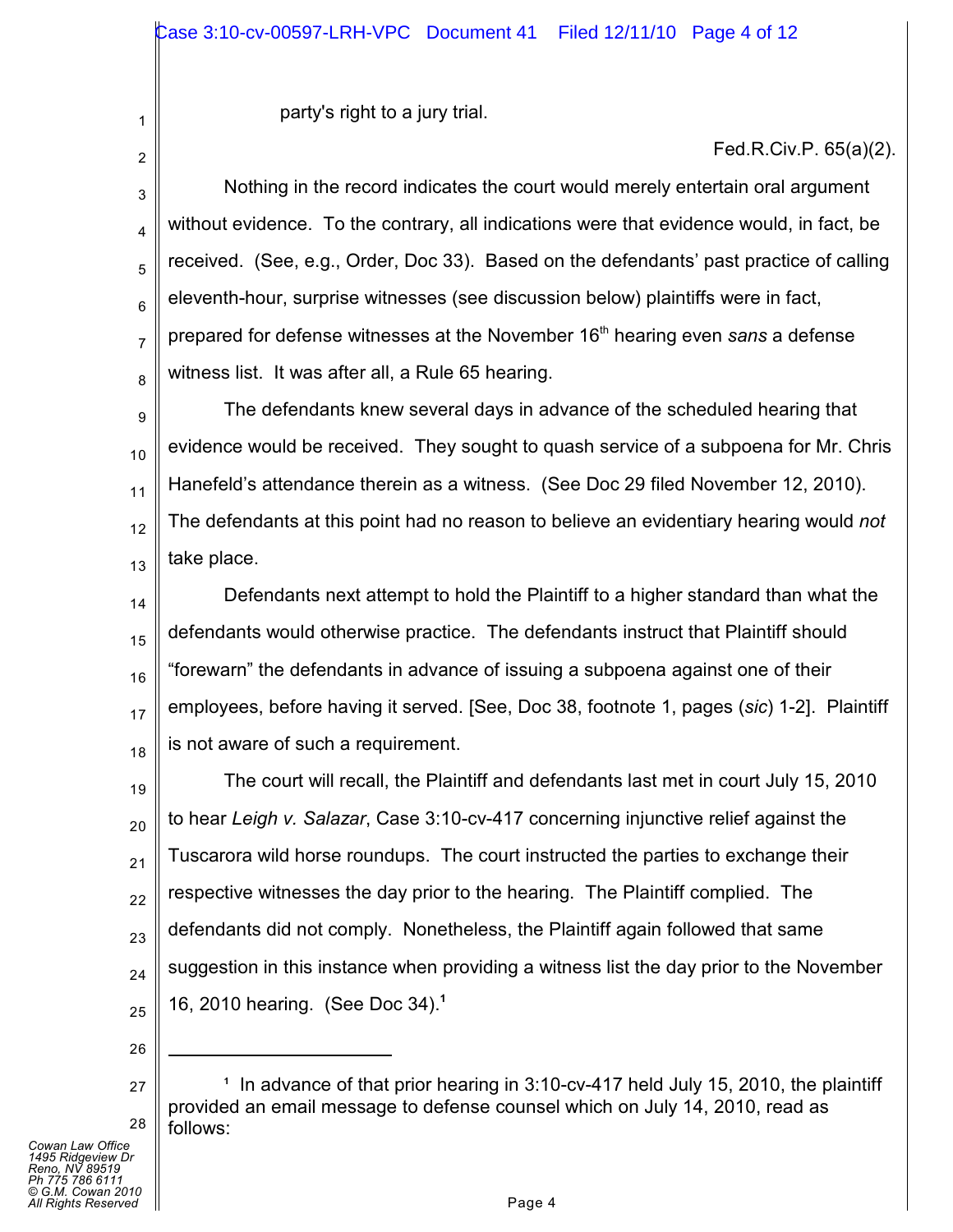| 1                                                                             | The defendants next complain the CM/ECF system precluded them from                                                                                                                       |  |  |  |  |  |  |
|-------------------------------------------------------------------------------|------------------------------------------------------------------------------------------------------------------------------------------------------------------------------------------|--|--|--|--|--|--|
| $\overline{2}$                                                                | obtaining the Plaintiff's witness list. There is some implication "between the lines" that                                                                                               |  |  |  |  |  |  |
| 3                                                                             | plaintiff somehow orchestrated who the CM/ECF system copies or doesn't copy with                                                                                                         |  |  |  |  |  |  |
| 4                                                                             | filed court documents; and perhaps the result (of the defendants' inability to open the                                                                                                  |  |  |  |  |  |  |
| 5                                                                             | witness list) was somehow calculated and controlled by Plaintiff.                                                                                                                        |  |  |  |  |  |  |
| 6                                                                             | Plaintiff is not responsible for CM/ECF difficulties if, as the defendants contend,                                                                                                      |  |  |  |  |  |  |
| 7                                                                             | the court's electronic filing system interfered with their ability to obtain the witness list<br>filed by Plaintiff the day previous to the hearing. On November 15, 2010 Plaintiff<br>8 |  |  |  |  |  |  |
|                                                                               |                                                                                                                                                                                          |  |  |  |  |  |  |
| 9                                                                             | received the CM/ECF email with the witness list attached. There was no "glitch" when                                                                                                     |  |  |  |  |  |  |
| 10                                                                            | opening it. That email notice indicated the following:                                                                                                                                   |  |  |  |  |  |  |
| 11                                                                            | 3:10-cv-00597-LRH-VPC Notice has been electronically mailed to:                                                                                                                          |  |  |  |  |  |  |
| 12                                                                            | Erik Petersen     erik.petersen@usdoj.gov,<br>EFILE WMRS.ENRD@usdoj.gov                                                                                                                  |  |  |  |  |  |  |
| 13                                                                            |                                                                                                                                                                                          |  |  |  |  |  |  |
| 14                                                                            | "The only witnesses I may bring forward are Ms. Leigh to lay                                                                                                                             |  |  |  |  |  |  |
| 15                                                                            | foundation for photos, if this is necessary. I will have photos<br>for your review later today. And, Craig Downer unless you                                                             |  |  |  |  |  |  |
| 16                                                                            | have no objection to his Declaration on file in terms of his                                                                                                                             |  |  |  |  |  |  |
| 17                                                                            | personal observations and also as to his qualifications in<br>testimony as a wildlife ecologist who is familiar with the area                                                            |  |  |  |  |  |  |
| 18                                                                            | of the Gather; and should you not have objections to Mr.<br>Downer's testimony which you already have in Declaration                                                                     |  |  |  |  |  |  |
| 19                                                                            | form, then I won't be calling him. That's it."                                                                                                                                           |  |  |  |  |  |  |
| 20                                                                            | In return, Plaintiff received no hint that the defendants would bring witnesses. Rather, a<br>little more than an hour prior to that July $15th$ hearing, these same defendants advised  |  |  |  |  |  |  |
| 21                                                                            | for the first time, they were bringing four (4) BLM witnesses to testify at the hearing.<br>Over Plaintiff's objection (for this reason) the court took one of these witnesses (BLM's    |  |  |  |  |  |  |
| 22                                                                            | Alan Shepard) to the stand. The court limited the plaintiff's "cross" of Mr. Shepard to<br>but a few questions. The court relied on Mr. Shepard's testimony when formulating the         |  |  |  |  |  |  |
| 23                                                                            | order denying Plaintiff's requested TRO relief, based in part on his testimony.                                                                                                          |  |  |  |  |  |  |
| 24                                                                            | The plaintiff was likewise blind-sided by the defendants when they offered the<br>court a new BLM report the Plaintiff had never seen, even dated the same date as the                   |  |  |  |  |  |  |
| 25                                                                            | hearing (July 15, 2010). The report was offered for the first time at the conclusion of<br>the hearing. (See also, the undersigned's letter to the court of July 15, 2010).              |  |  |  |  |  |  |
| 26                                                                            | Despite having been "sandbagged" by the defendants previously over witnesses<br>and documents at that July 15 <sup>th</sup> hearing, plaintiff nonetheless provided these same           |  |  |  |  |  |  |
| 27                                                                            | defendants in the instant case, her witness list the day prior to the November $16th$                                                                                                    |  |  |  |  |  |  |
| 28                                                                            | hearing (See Doc 34), offering the defendants more courtesy than what had been<br>received from them thus far.                                                                           |  |  |  |  |  |  |
| Cowan Law Office<br>1495 Ridgeview Dr                                         |                                                                                                                                                                                          |  |  |  |  |  |  |
| Reno, NV 89519<br>Ph 775 786 6111<br>© G.M. Cowan 2010<br>All Rights Reserved | Page 5                                                                                                                                                                                   |  |  |  |  |  |  |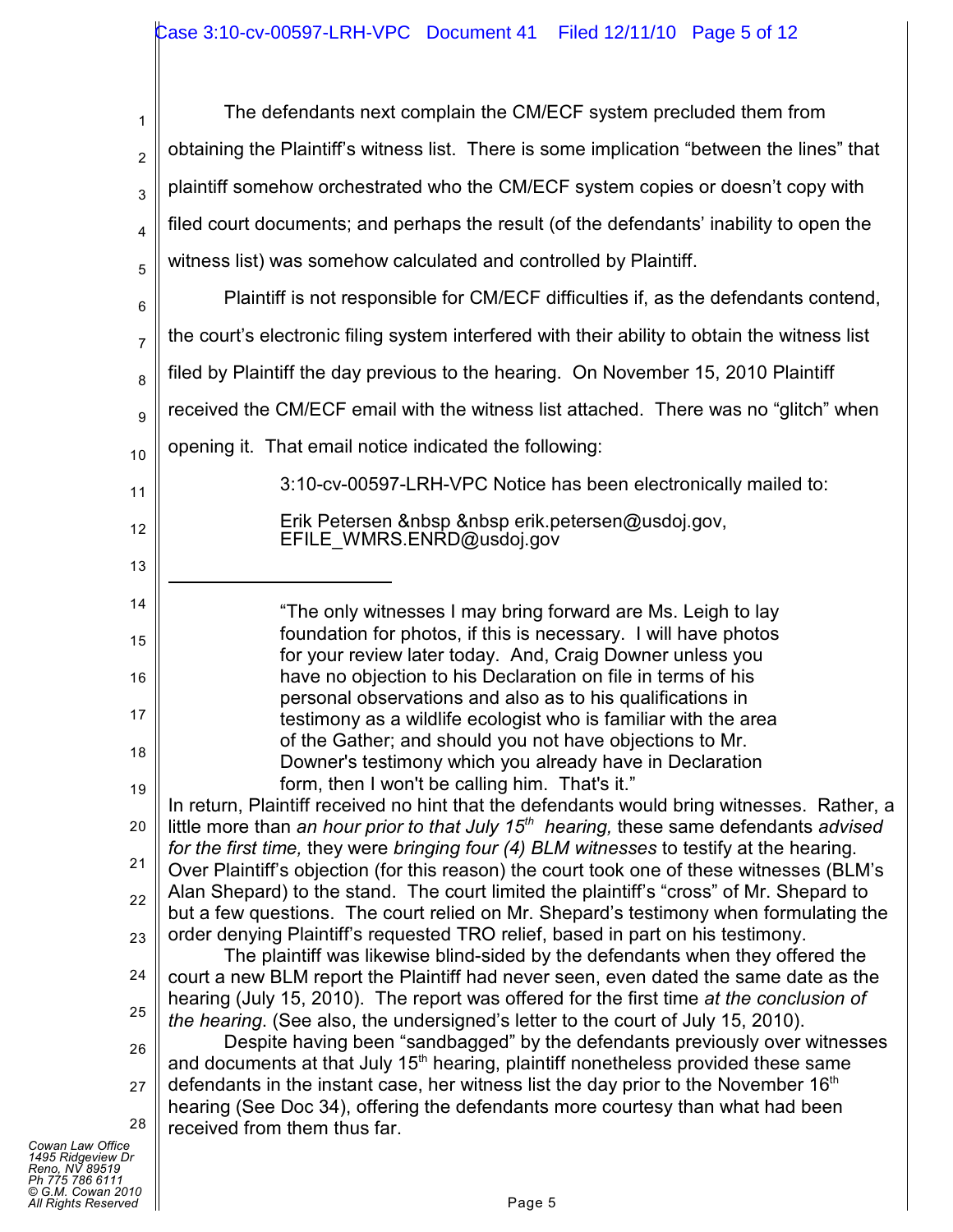Gordon M. Cowan & nbsp & nbsp cowanlawoffice  $@g$  mail.com, cowan.gordon@gmail.com, gcowan@cowanlaw.com

(See Doc 34).

To claim surprise or prejudice because the defendants were not prepared for an evidentiary Rule 65 hearing, under these circumstances, is entertaining at best.

*The "Vagueness" Argument*

1

2

3

4

5

6

7

8

9

The defendants are the first to claim foul when new issues or evidence are purportedly raised by Plaintiff. For the first time the defendants now contend the Complaint is somehow vague.

10 11 12 13 14 15 16 This new "vagueness" argument seeks to steer the court astray into thinking the case should be embroiled in administrative proceedings or records which discuss challenges to the inhumanity of the defendants' wild horse removal and warehousing process. Although the BLM and Interior Department's Wild Horse and Burro removal and warehousing process is one America's greater embarrassing atrocities, this issue is not the focal point of the case. "Inhumanity" although ongoing with the BLM's "management" of America's wild horses is, unfortunately, secondary. (See Doc 1).

17 18 19 20 21 22 23 24 The case, pretty clearly, seeks to challenge the defendants' *continuing removal of interested citizens* (not horses) from observing the defendants' handling of America's wild horses, particularly those horses entering the defendants' process from Silver King. The Complaint and all motion practice supports this concept. If the Complaint is not somehow clear, an amended Complaint is an easy cure; but the defendants' continued offensive conduct remains irretrievable, it continues to cause irreparable harm to Ms. Leigh, and the defendants' nonsense should be addressed with dispatch.

25 26 27 Plaintiff is not aware that federal civil "pleading" now requires more than "notice" pleading, or requires something beyond, "a short and plain statement of the claim showing the pleader is entitled to relief." Fed.R.Civ.P. 8(a)(2).

28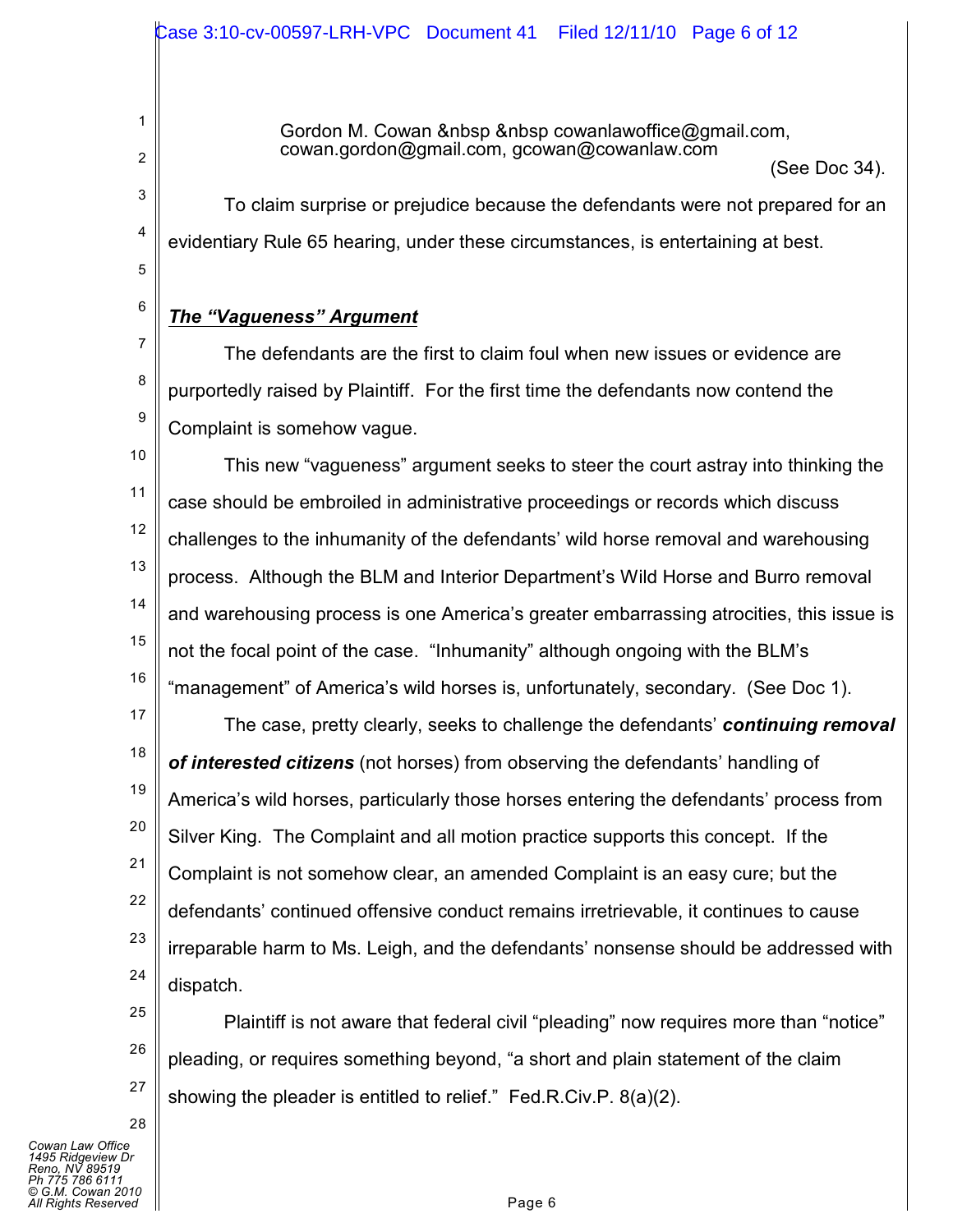### Case 3:10-cv-00597-LRH-VPC Document 41 Filed 12/11/10 Page 7 of 12

1 2 3 The defendants don't articulate how the Complaint is vague. They merely convey this thought more with conclusory terms without the benefit of specific detail or with factual examples.

4 5 6 7 Contrary to the defendants' "vagueness" contention, the prayer of the Complaint is rather specific. As but one example of requested *injunctive relief* that addresses ongoing, offensive conduct clearly not mooted, paragraphs 1(h) and 1(k) of the prayer of Complaint seek the following relief:

> 1. That a mandatory or prohibitive injunction issue preliminarily and permanently, mandatorily precluding or requiring as the case may be, the Defendants from the following:

> > \* \* \*

(h) Prohibit the preclusion or restriction of the Plaintiff, her colleagues and also others similarly situated, from accessing temporary holding facilities, long-term holding facilities, or any other facilities whether public or private, to which Silver King horses are transported and while such horses remain the property of citizens of the United States held in trust by the Defendants for them; and if the Defendants choose private facilities to ship Silver King horses, that as a condition of using such private facilities, the operators of such private facilities shall make available the facilities for inspection of the Silver King horses to members of the public including Plaintiff and others, if they so choose, in such a manner that the horses may clearly be viewed and documented such that a wellness or clinical assessment of such horses may be accomplished, if so desired by the person(s) seeking to observe these horses; and that such

*Cowan Law Office 1495 Ridgeview Dr Reno, NV 89519 Ph 775 786 6111 © G.M. Cowan 2010 All Rights Reserved* Page 7

8

9

10

11

12

13

14

15

16

17

18

19

20

21

22

23

 $24$ 

25

26

27

28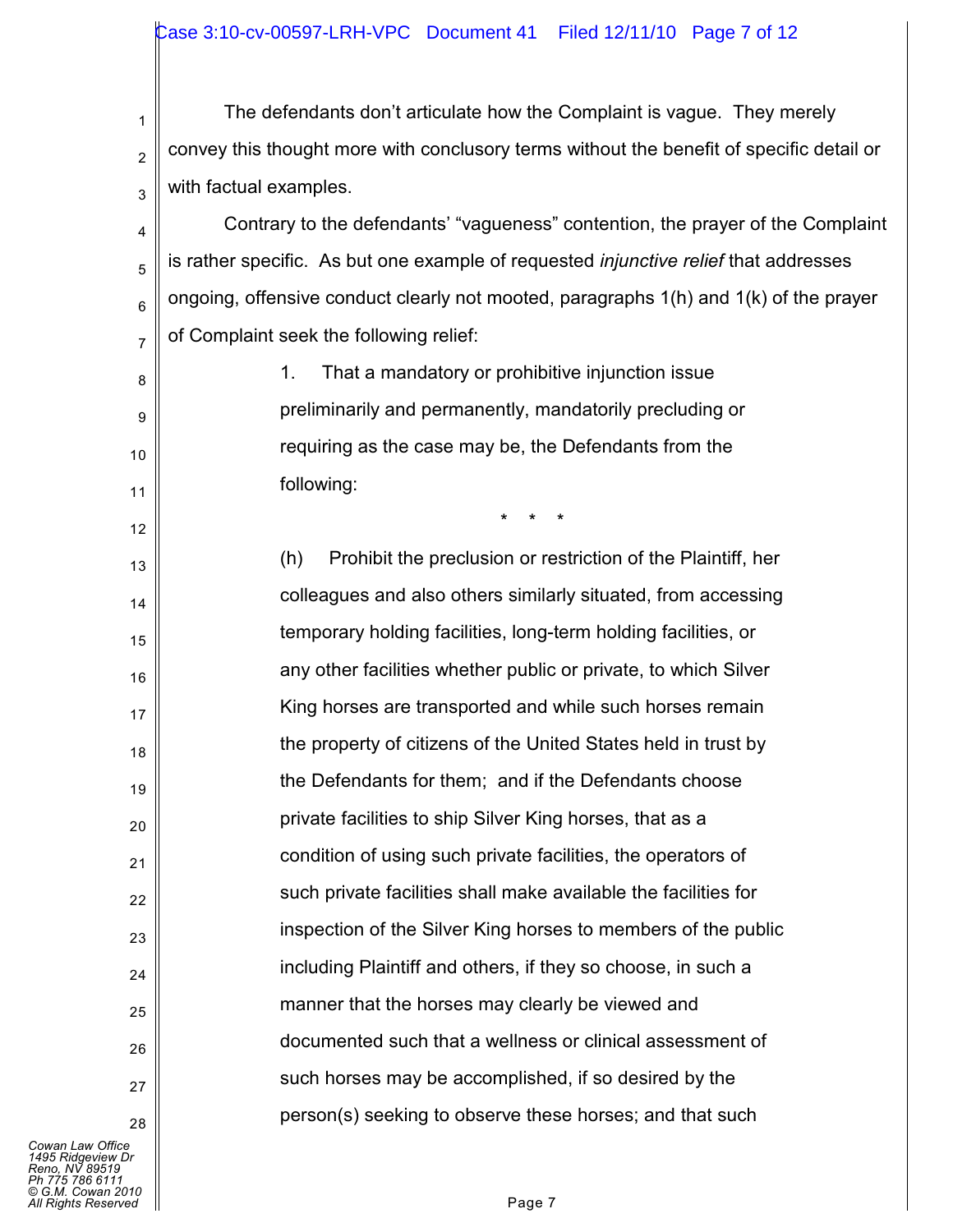facilities shall be open for such inspections during normal business hours;

\* \* \*

(k) Prohibit the preclusion or restriction of the Plaintiff, her colleagues and also others similarly situated from photographing or documenting their observations of Silver King operations and Silver King horses wherever situated . . . . See Doc 1.

9 10 11 12 13 The wild horses captured from Silver King remain hidden from the public. They remain in the defendants' possession. These horses have remained off-limits to the Plaintiff and the public since the dates of their capture. The Plaintiff and others remain precluded despite repeated tries, from observing these horses (Silver King horses) and the manner in which they are handled and "managed."

14

15

1

2

3

4

5

6

7

8

## *Purported Administrative Issues*

16 17 18 19 The Wild Horse and Burro Act of 1971 (the "Act") is the only one of its kind where an entire act of Congress has been devoted to an animal. That Act, thorough in many ways, does not address how the BLM should govern citizens who desire to see these horses handled by their managers, the defendants in this instance.

20 21 22 23 24 25 26 27 28 In cases where an agency's construction of a statute that the agency administers is in issue, a court applies the two-step analysis laid out in *Chevron U.S.A., Inc. v. Natural Res. Def. Council, Inc.,* 467 U.S. 837, 104 S.Ct. 2778 (1984). It must first be determined whether Congress has directly spoken to the precise question at issue. *Id.* at 842, 104 S.Ct. 2778. If Congress' intent is clear, the court must give effect to that intent, and the analysis is complete. *Id*. at 842-43, 104 S.Ct. 2778. If, however, the statute is silent or ambiguous with respect to the specific issue, the court must decide whether the agency's interpretation is based on a permissible construction of the statute. *Id*. at 843, 104 S.Ct. 2778.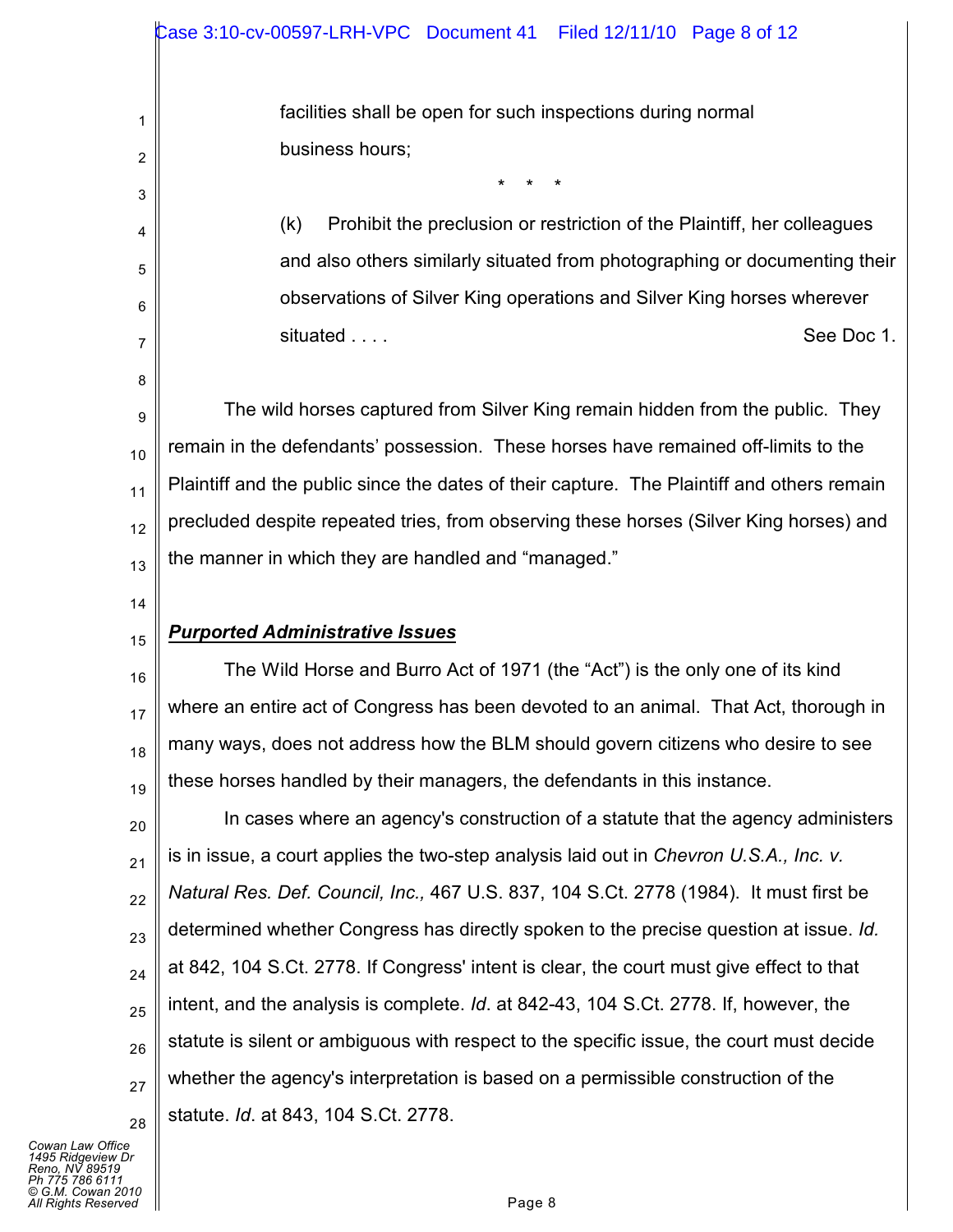3 Any "opinion" of the BLM or Department of the Interior as to the constitutionality of its regulations is not entitled to deference. If the court determines the agency's rules violate the Constitution, they must be invalidated. See, *Porter v. Califano*, 592 F.2d 770, 780 (5th Cir.1979). See also, *Small v. Operative Plasters' and Cement Masons' International Ass'n Local 200 AFL*, 611 F. 3d 483 (9<sup>th</sup> Cir. 2010).

The First Amendment to the United States Constitution provides that "Congress shall make no law...abridging the freedom of speech, or of the press."

8 9 10 11 12 13 14 Plaintiff contents any interpretation of the Wild Horse and Burro Act which effectively causes prior restraints on protected speech and the right of citizens including Plaintiff to observe government in action on matters involving significant public interest, in violation of the First Amendment, were certainly never intended by Congress. The defendants continue to evade how an administrative process works when injunctive relief is sought on an emergency basis where their conduct denigrates citizens' First Amendment rights. Certainly further delay is not in order.

15 16 17 18 19 20 21 22 23 24 The Supreme Court has made clear that "[t]he loss of First Amendment freedoms, for even minimal periods of time, unquestionably constitutes irreparable injury" for purposes of the issuance of a preliminary injunction. *Elrod v. Burns*, 427 U.S. 347, 373, 96 S.Ct. 2673, 49 L.Ed.2d 547 (1976); see also *S.O.C., Inc. v. County of Clark*, 152 F.3d 1136, 1148(9th Cir.1998) (holding that a civil liberties organization that had demonstrated probable success on the merits of its First Amendment overbreadth claim had thereby also demonstrated irreparable harm). See also, *Sammartano v. First Judicial District Court, in and for County of Carson City*, 303 F.3d 959 (2002)(The loss of First Amendment freedoms, for even minimal periods of time, unquestionably constitutes irreparable injury for purposes of the issuance of a preliminary injunction).

25

26

27

28

1

2

4

5

6

7

# *Conclusion*

A reason why injunctive relief remains crucial and viable and should be instilled immediately, is this: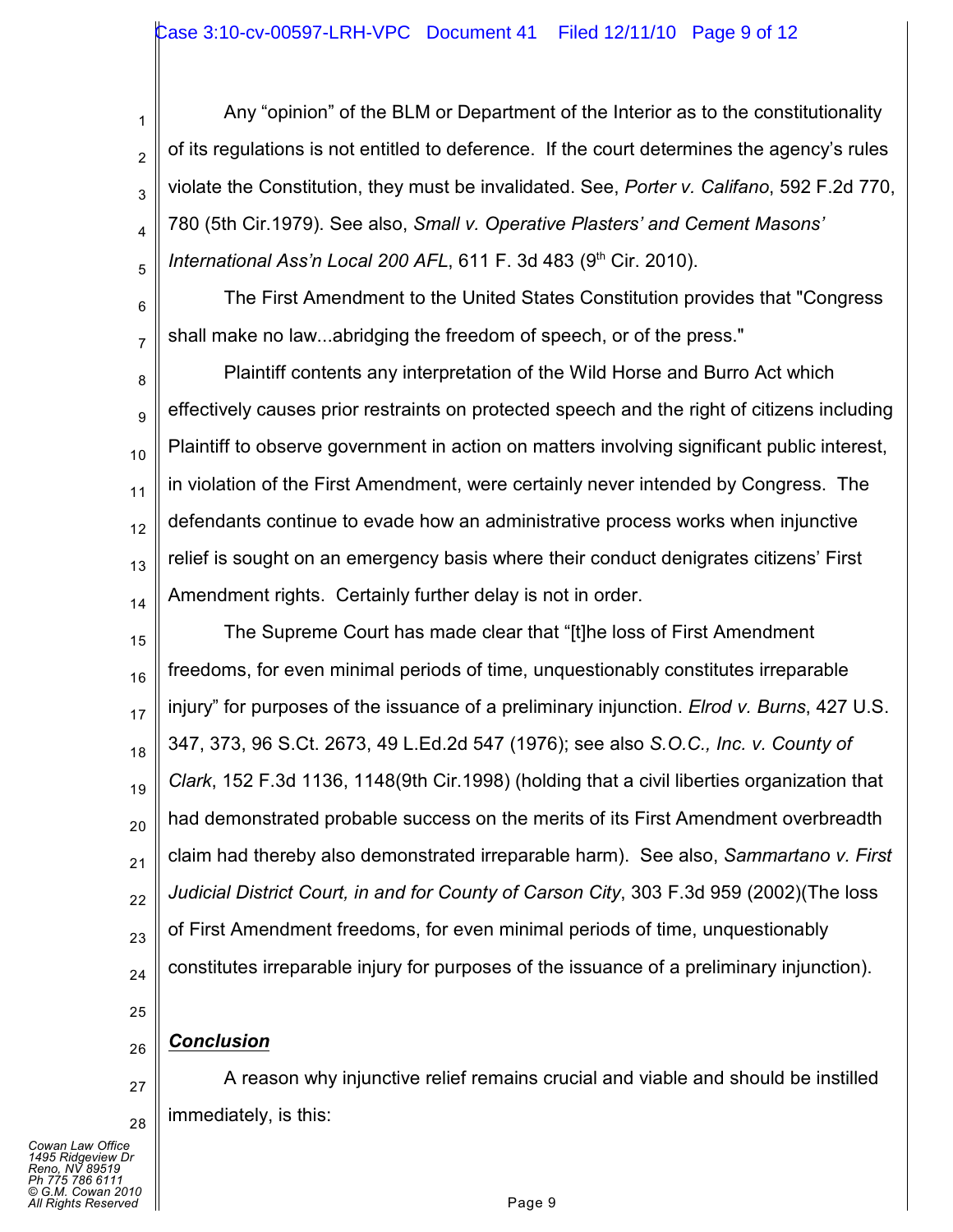1 2 3 4 5 6 The Plaintiff continues to suffer irreparable injury from being precluded from observing other aspects of the defendants' the handling of Silver King horses, not just those involved in the roundup. Her preclusion does not start and stop with a roundup of wild horses. Her preclusion continues with her being removed, held back, denied access, to other portions of the defendants' process which remain ongoing well after the Silver King roundup.

7 8 9 10 11 12 13 14 These horses, (Silver King horses in this instance) are being handled, processed and/or disposed of, or moved, or "lost" or warehoused even as of this writing. The process doesn't come to a halt just because the defendants completed their roundup. The process is ongoing. The roundup is only the beginning of the defendants' process. In this instance the defendants' process remains entirely secretive and hidden from the public's eye. In this instance, Silver King horses entered the process at the front end, beginning with the roundup. They (Silver King horses) are still there, somewhere, within the process, within the Defendants' wild horse handling system.

15 16 17 18 There is not one document or notice from the defendants indicating that *all handling* of Silver King horses are concluded. Only the roundup stopped. No document or record of the defendants states or even implies that they (the defendants) have concluded all handling, processing and warehousing of Silver King horses.

19 20 21 22 23 24 Resultantly, whenever Ms. Leigh or members of the public are denied access to observe these horses, even were this to occur at the moment the court reads this brief, whether occurring on the range during a roundup (part one of the process) or at some other stage of the defendants' ongoing process, Ms. Leigh's and the public's First Amendment right to observe and/or to report the government's activities, is violated again and again.

25 26 27 28 These First Amendment violations occur and are repeated each and every time Ms. Leigh or citizens are turned away or refused access, or are kept back, or are denied appropriate observation, entrance or access to any portion of the defendants' processes. The most outrageous part of it all, is that the defendants continue on the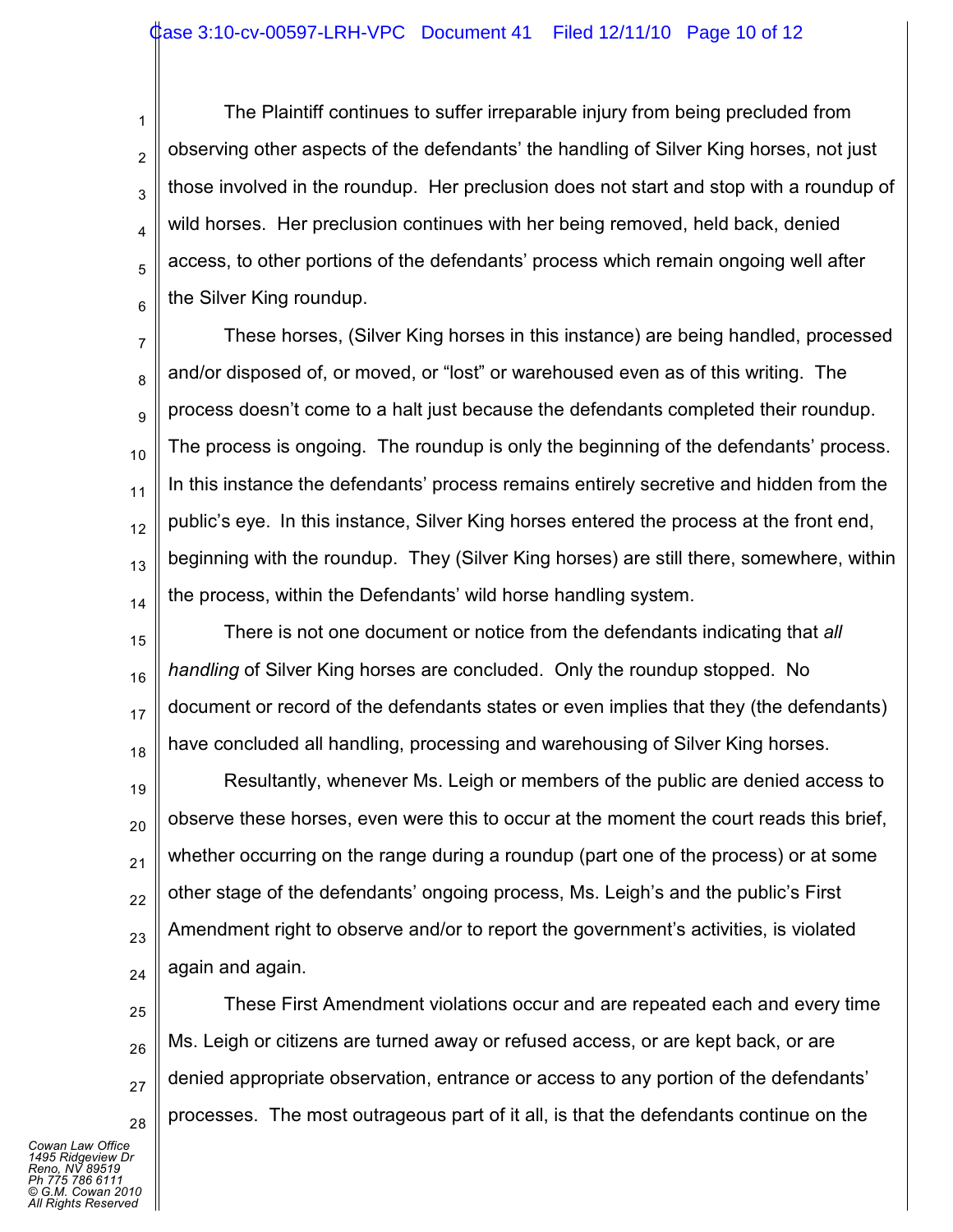1 2 same secretive, private course as if citizens possessed no right at all to observe government in action. This is shameful.

3 4 5 6 7 Ms. Leigh brought ample evidence of numerous, including atrocious, instances where her First Amendment rights were violated. Other witnesses corroborated her story. Ms. Leigh's"offer of proof" provides the court with additional instances of First Amendment violations that would have been offered in evidence if the court would have allowed the evidence. (See Doc 39).

8 9 10 11 It is the preclusion from observation that causes the violation. The cessation of the roundup doesn't end or cut-off Ms. Leigh's or the public's rights to observe America's wild horses, Silver King horses in this instance, within the defendants' super secret processes.

12 13 Once again, *this* case is about access to observe the handling of the Silver King horses by the defendants wherever they remain situated in the defendants' process.

## *Epilogue*

14

18

19

20

21

22

23

24

25

26

27

28

15 16 17 No document or evidence offered by the Plaintiff ever suggested that the interests of this suit ended when the last stock trailer at Silver King, loaded with Silver King horses, left the range.

Dated this 11<sup>th</sup> day of December 2010

### RESPECTFULLY SUBMITTED, LAW OFFICE OF GORDON M. COWAN

/S/

 $\overline{a}$ Gordon M. Cowan Esq. (SBN 1781) Attorney for Plaintiff LAURA LEIGH